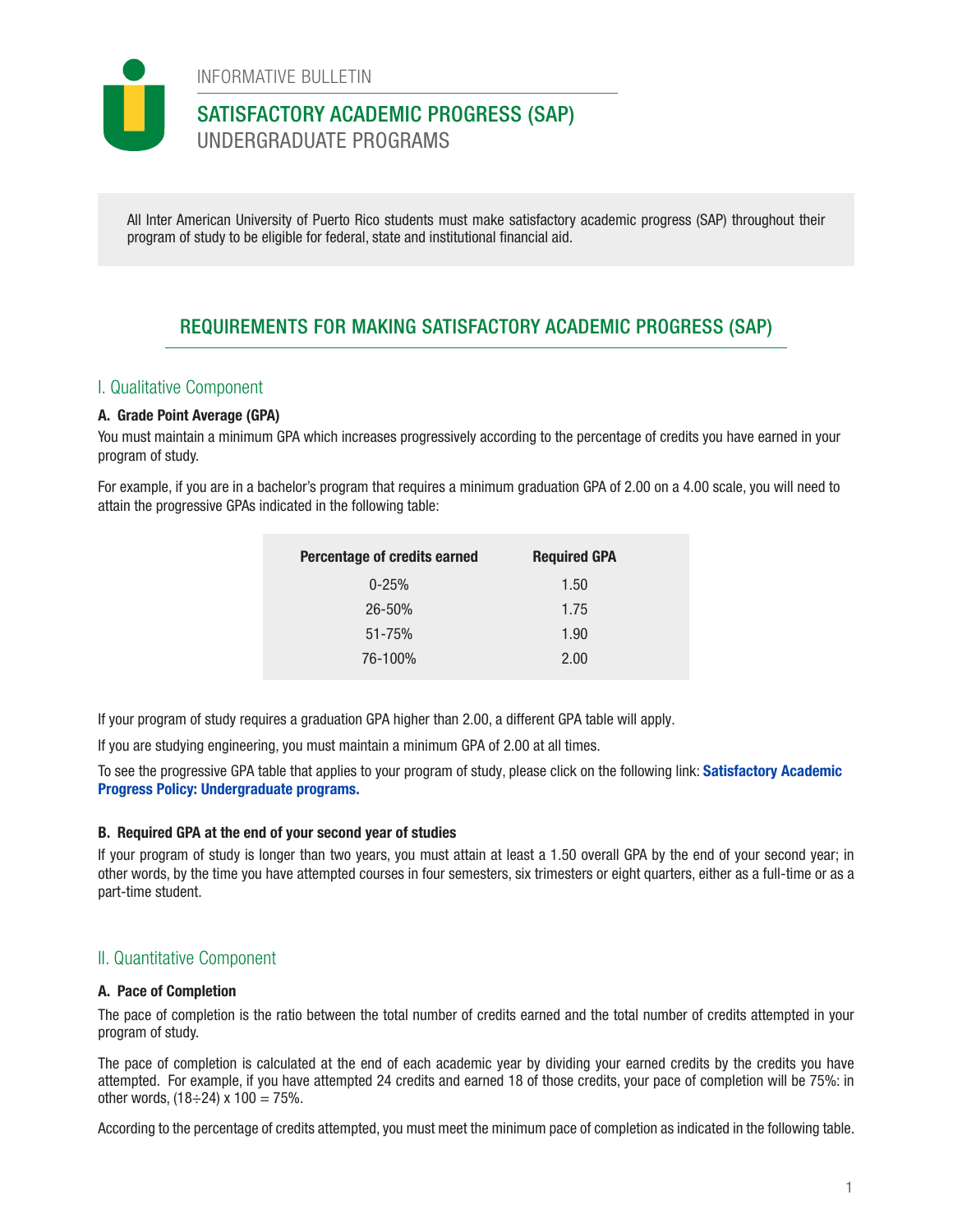| Percentage of credits attempted | <b>Pace of Completion</b> |
|---------------------------------|---------------------------|
| $1 - 25%$                       | 50%                       |
| $26 - 50%$                      | 60%                       |
| $51 - 100\%$                    | 66.67%                    |

#### B. Maximum Time Frame

The maximum time frame is the maximum time you can receive federal (Title IV), state and institutional financial aid to complete a program of study. For undergraduate programs, the maximum time frame is no longer than 150% of published length of an educational program measured in credit-hours. In other words, you receive financial aid to pay for all the credits required by your program of study (100%) and an additional 50% for contingencies.

To determine the maximum time frame, you multiply the number of credits of your program of study requires by 1.5. For example:

- a. If your program of study requires 120 credits, you may receive financial aid for up to 180 credits. The calculation is 120 credits  $x 1.5 = 180$  credits.
- b. If your program of study requires 125 credits, you may receive financial aid for up to 187.50 credits. The calculation is 125 credits  $x 1.5 = 187.5$  credits.

When you reach the maximum time frame, your eligibility to receive federal, state, and institutional financial aid ends.

#### Note on Transfer Credits

The school accepts a maximum of 67% of transfer credits from other schools toward associate degree programs of study. Students must satisfactorily complete at least one third of the credits required for the degree and at least one third of the credits required for the major at Inter American University.

The school accepts between 80% and 85% of transfer credits from other schools toward **bachelor degree programs**, depending on the total number of credits required by the program. Students must satisfactorily complete at least 24 credits of the total number of credits required for the degree at Inter American University, of which at least 15 credits must be credits required for the major. The rest may be General Education courses or elective courses. (Note: some programs of study do not allow transfer of credits. These exceptions are noted in the General Catalog under the program description.)

### How can I maintain Satisfactory Academic Progress (SAP)?

- Enroll in courses following your program's course sequence plan
- Attend classes
- Participate in the courses' academic activities
- Do not abandon (stop attending) courses (UW)
- Do not drop courses (W)
- Avoid repeating courses
- Avoid changing your program of study
- Successfully complete the courses in which you enroll
- Visit your academic advisor

### How do I know the status of my academic progress?

- At the end of the academic year, you will be notified of your academic standing by letter or e-mail.
- If you are on probation, you will be notified of your academic standing at the end of each academic term in which you enroll. You will be notified, by letter or e-mail, as soon as your academic performance for the term has been evaluated.
- You may also verify your academic standing on InterWeb (www.inter.edu), under Student Services, View your academic records, and under Financial Aid.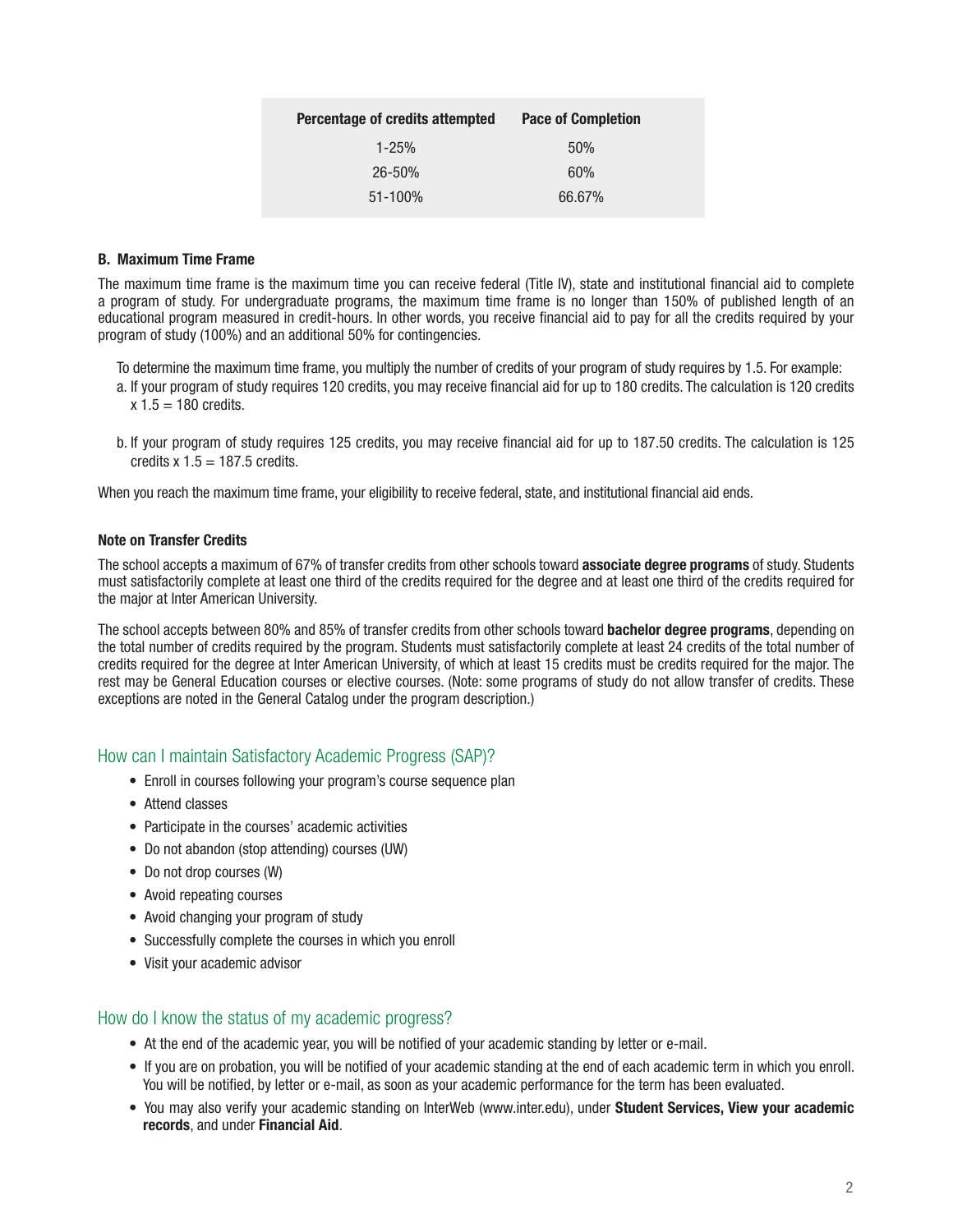#### **Definitions**

- Financial Aid Suspension is a status assigned to a student that failed to meet satisfactory academic progress at the end of the Financial Aid Probation. A student may appeal this decision.
- An Appeal is the process for a student to petition the financial aid suspension when a student failed to meet satisfactory academic progress at the end of the Financial Aid Probation for reconsideration of the financial aid re-instatement eligibility.
- Financial Aid Probation is a status a school assigns to a student that appealed the financial aid suspension, the appeal is granted, and financial aid eligibility is reinstated for one academic term. This status may include an Academic Plan\*. The student must meet the school's regular satisfactory academic progress or meet the conditions of the Academic Plan to continue the financial aid eligibility.

*\* IAUPR requires an Academic Plan.*

#### What happens if I do not make Satisfactory Academic Progress (SAP)?

The University will evaluate your academic history at least once a year.

- If you do not comply with the quantitative or qualitative components of the Satisfactory Academic Progress Policy, you will be placed on Financial Aid Suspension Status. During this status, you will lose your eligibility to receive federal, state, and institutional financial aid.
- An appeal is required if you want to regain financial aid eligibility.

### SAP EVALUATION STATUSES FLOW CHART



#### How can I appeal a suspension and recover my financial aid eligibility?

- 1. Fill out the Appeal Form and make an Academic Plan with the help of an academic advisor or a professional counselor. The Academic Plan will help you map out a strategy to make Satisfactory Academic Progress.
	- a. You must base your appeal on extenuating circumstances, such as:
		- i. Suffering a documented illness
		- ii. Death of an immediate family member
		- iii. Military deployment
		- iv. Other major circumstances beyond your control

b. Your appeal must explain why you failed to make satisfactory academic progress and what has changed in your situation that will allow you to make satisfactory progress by the time specified in your Academic Plan.

2. Submit the documents to the dean of academic affairs or the designated person.